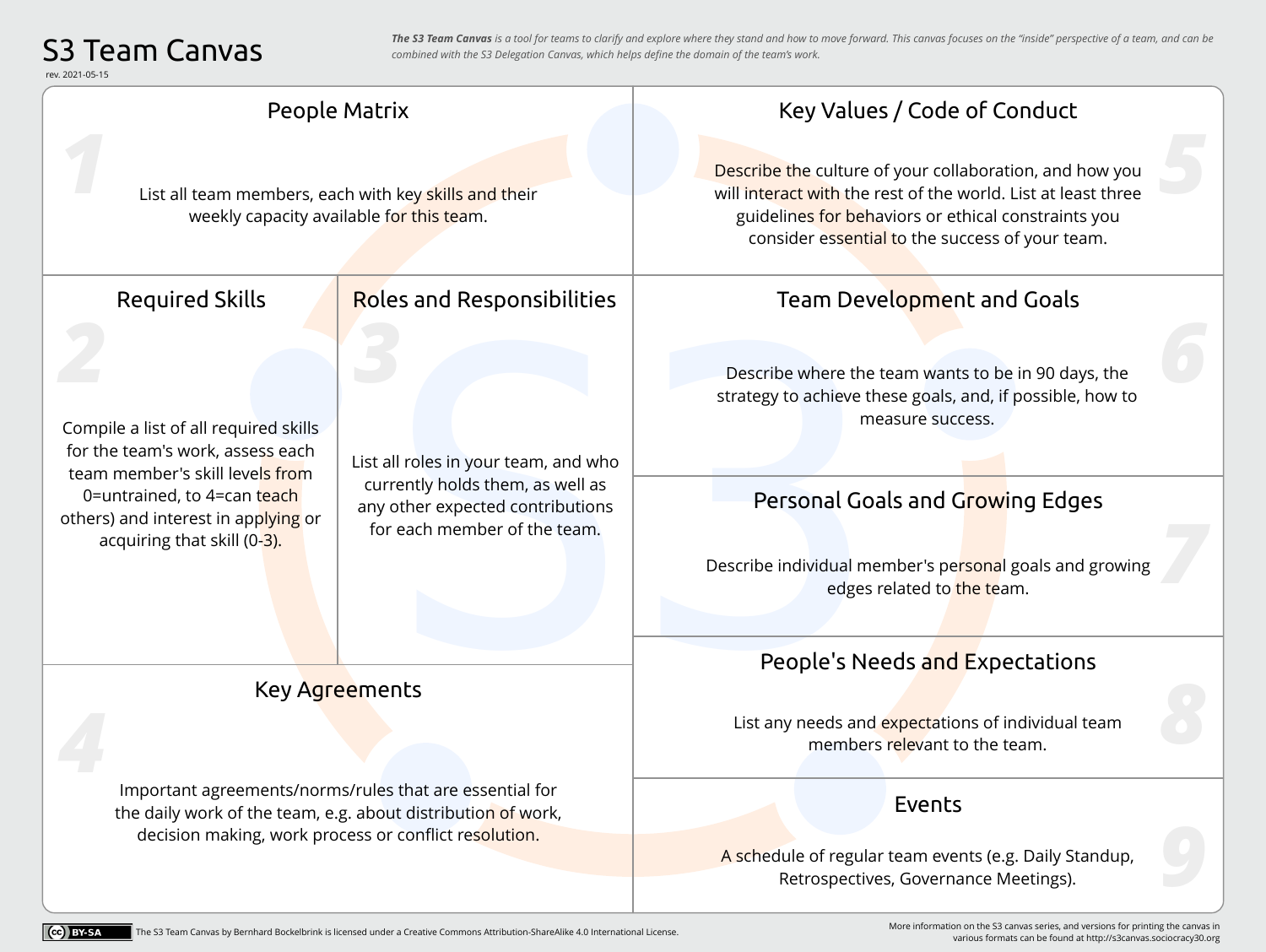| <b>S3 Team Canvas</b><br>rev. 2021-05-15 | Name of the Team           |                                   | Date/Version |
|------------------------------------------|----------------------------|-----------------------------------|--------------|
| People Matrix                            |                            | Key Values / Code of Conduct      |              |
| <b>Required Skills</b>                   | Roles and Responsibilities | <b>Team Development and Goals</b> |              |
|                                          |                            | Personal Goals and Growing Edges  |              |
| <b>Key Agreements</b>                    |                            | People's Needs and Expectations   |              |
|                                          |                            | Events                            |              |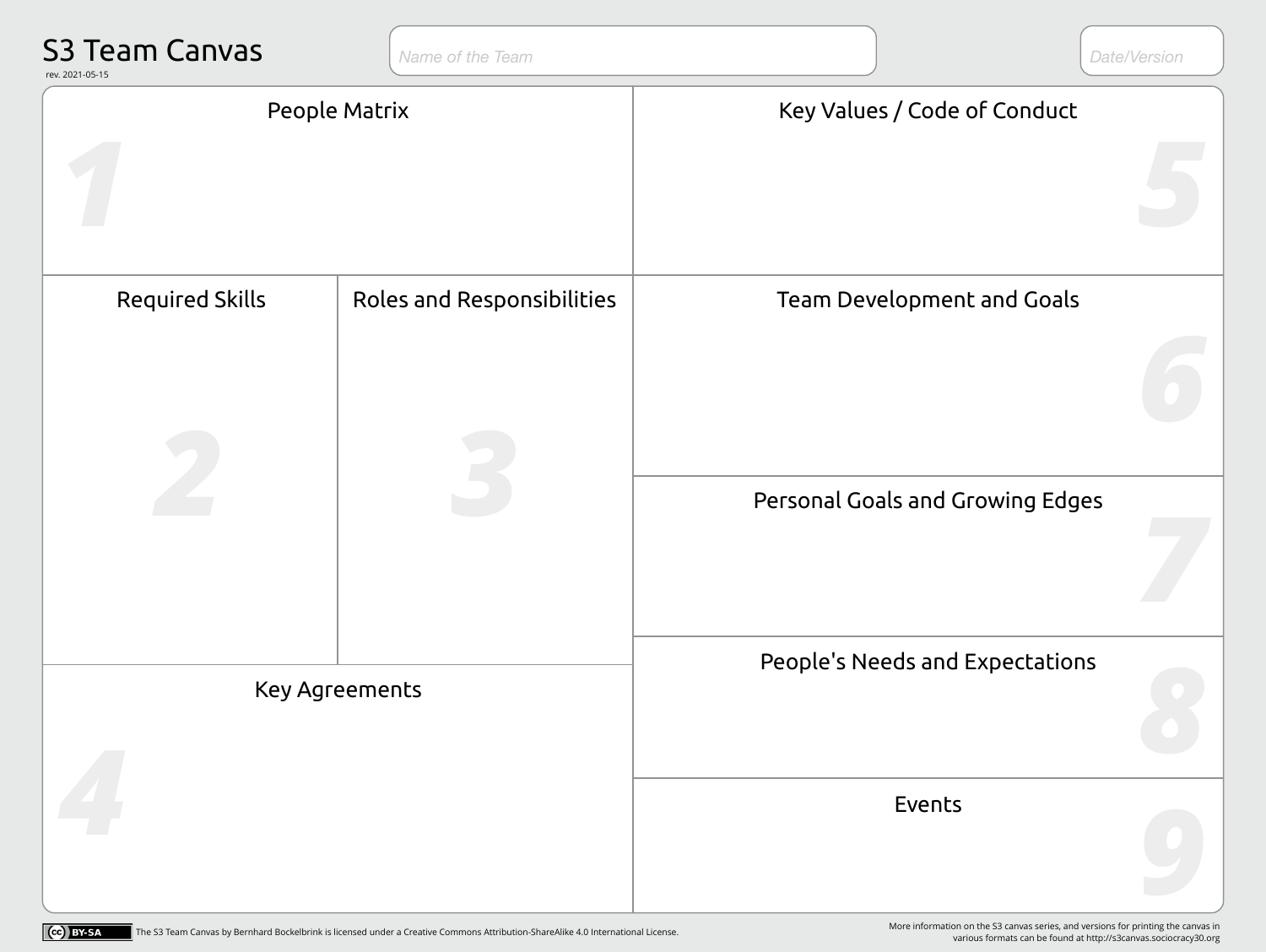| <b>S3 Team Canvas</b><br>rev. 2021-05-15                                                                                                                                      | Name of the Team                                                                                                                          | Date/Version                                                                                                                                                          |
|-------------------------------------------------------------------------------------------------------------------------------------------------------------------------------|-------------------------------------------------------------------------------------------------------------------------------------------|-----------------------------------------------------------------------------------------------------------------------------------------------------------------------|
| People Matrix                                                                                                                                                                 |                                                                                                                                           | Key Values / Code of Conduct<br>Describe the culture of your collaboration, and how you will interact with the rest of the world. List at least                       |
| <b>Required Skills</b>                                                                                                                                                        | List all team members, each with key skills and their weekly capacity available for this team.<br><b>Roles and Responsibilities</b>       | three guidelines for behaviors or ethical constraints you consider essential to the success of your team.<br>Team Development and Goals                               |
| Compile a list of all required skills for the team's work,                                                                                                                    |                                                                                                                                           | Describe where the team wants to be in 90 days, the strategy to<br>achieve these goals, and, if possible, how to measure success.<br>Personal Goals and Growing Edges |
| assess each team member's skill levels from 0=untrained,<br>to 4=can teach others) and interest in applying or<br>acquiring that skill (0-3).<br>Key Agreements               | List all roles in your team, and who currently holds them,<br>as well as any other expected contributions for each<br>member of the team. | Describe individual member's personal goals and growing edges related to the team.<br>People's Needs and Expectations                                                 |
|                                                                                                                                                                               |                                                                                                                                           | List any needs and expectations of individual team members relevant to the team.<br>Events                                                                            |
| Important agreements/norms/rules that are essential for the daily work of the team,<br>e.g. about distribution of work, decision making, work process or conflict resolution. |                                                                                                                                           | A schedule of regular team events (e.g. Daily Standup, Retrospectives, Governance Meetings).                                                                          |